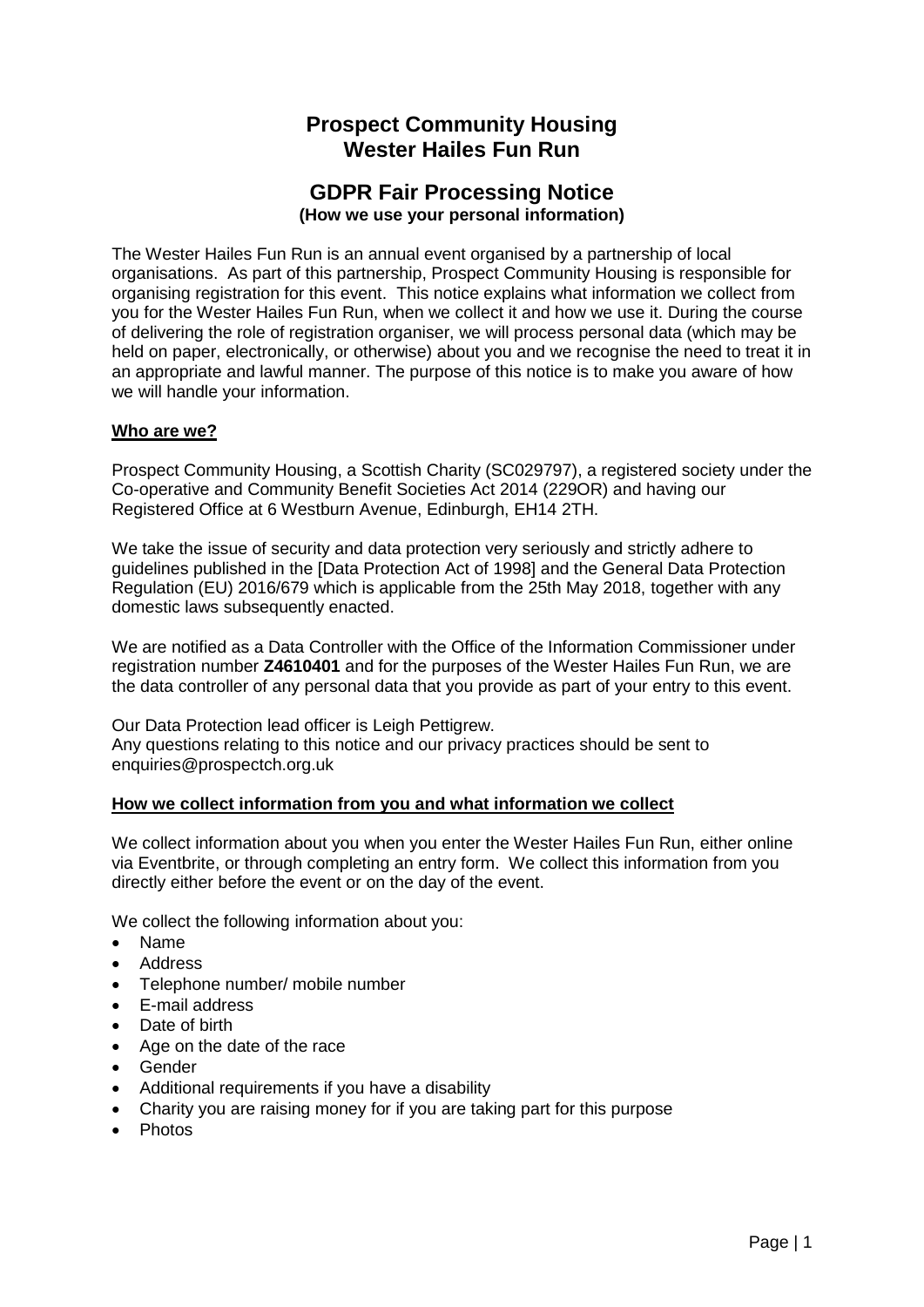For young people under the age of 16 we additionally collect

• Name of parent or guardian

For young people under the age of 14 we additionally collect

• Name of responsible adult taking part with that young person

#### **Why we need this information about you and how it will be used**

We need this information to process your registration with the Fun Run. We do this on the grounds of your consent that you have given either online as part of your registration through Eventbrite, or through a paper entry form that has been submitted prior to the event, or on the day.

We will use your information

- To enable us to contact you before or on the day of the event to keep you informed of what is happening and about any changes
- To identify entrants under the age of 16 to ensure they have parental/ guardian permission to take part
- To identify entrants under the age of 14 to ensure they are taking part with a named responsible adult
- To have emergency contact details for entrants under the age of 16
- To identify any additional support requirements you might have that would assist you in participating fully in the event
- To determine winners in the different awards categories
- To analyse the information we collect so that we can report accurately to funders and to improve and develop the fun run as an event.
- To use photos to report to funders, and to publicise the Fun Run in print, on our website and through social media sites. We will take General photos of the event, and Specific photos of individuals/ small groups. We only need your consent for Specific photos that you are in and we will ask you for this separately.
- To let you know when the following year's event is taking place.

#### **Sharing of Your Information**

The information you provide to us will be treated by us as confidential and will be processed by our employees, Fun Run volunteers and Eventbrite within the UK/EEA. Paper forms completed on the day are supervised by Fun Run volunteers. We will only share your information in the following circumstances:

• We share some of your information on the day with the company providing the PA function to enable commentary at the Finish. We share specific information with them: Name, age if under 14, charity you are supporting if you have indicated this on your entry. We share this information on paper which is returned to us after the event.